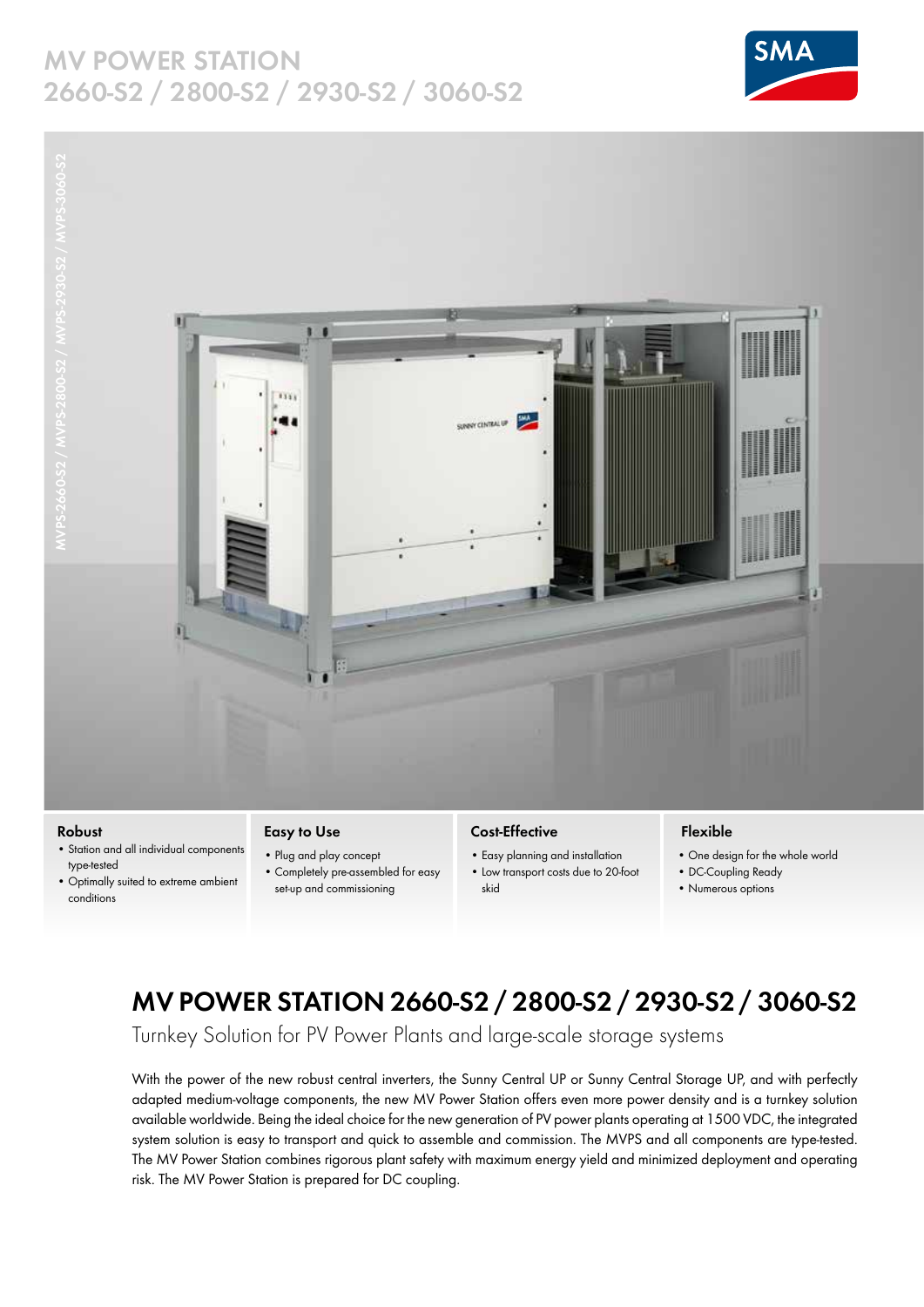# **MV POWER STATION 2660-S2 / 2800-S2 / 2930-S2 / 3060-S2**

| Technical Data                                                                                                                                                  | <b>MVPS 2660-S2</b>                                                 | <b>MVPS 2800-S2</b>           |
|-----------------------------------------------------------------------------------------------------------------------------------------------------------------|---------------------------------------------------------------------|-------------------------------|
| Input (DC)                                                                                                                                                      |                                                                     |                               |
| Available inverters                                                                                                                                             | 1 x SC 2660 UP /                                                    | 1 x SC 2800 UP /              |
|                                                                                                                                                                 | 1 x SCS 2300 UP-XT                                                  | 1 x SCS 2400 UP-XT            |
| Max. input voltage                                                                                                                                              | 1500 V                                                              | 1500 V                        |
| Number of DC inputs                                                                                                                                             | dependent on the selected inverters                                 |                               |
| Integrated zone monitoring                                                                                                                                      |                                                                     |                               |
| Available DC fuse sizes (per input)                                                                                                                             | 200 A, 250 A, 315 A, 350 A, 400 A, 450 A, 500 A                     |                               |
| Output (AC) on the medium-voltage side                                                                                                                          |                                                                     |                               |
| Rated power at SC UP (at -25°C to +35°C / 40°C optional 50°C) <sup>11</sup>                                                                                     | 2667 kVA / 2400 kVA                                                 | 2800 kVA / 2520 kVA           |
| Charging power at SCS UP-XT (at -25°C to +25°C / 40°C optional 50°C) <sup>1)</sup>                                                                              | 2390 kVA / 2000 kVA                                                 | 2515 kVA / 2100 kVA           |
| Discharging power at SCS UP-XT (at -25°C to +25°C /40°C optional 50°C) <sup>11</sup>                                                                            | 2665 kVA / 2270 kVA                                                 | 2800 kVA / 2380 kVA           |
| Typical nominal AC voltages                                                                                                                                     | 10 kV to 35 kV                                                      | 10 kV to 35 kV                |
| AC power frequency                                                                                                                                              | 50 Hz / 60 Hz                                                       | 50 Hz / 60 Hz                 |
| Transformer vector group Dy11 / YNd11 / YNy0                                                                                                                    | $\bullet$ / $\circ$ / $\circ$                                       | $\bullet$ / $\circ$ / $\circ$ |
| Transformer cooling methods                                                                                                                                     | KNAN <sup>2)</sup>                                                  | KNAN <sup>2</sup>             |
| Transformer no-load losses Standard / Eco Design 1 / Eco Design 2                                                                                               | $\bullet$ / $\circ$ / $\circ$                                       | $\bullet$ / $\circ$ / $\circ$ |
| Transformer short-circuit losses Standard / Eco Design 1 / Eco Design 2                                                                                         | $\bullet$ /0/0                                                      | $\bullet$ /0/0                |
| Max, total harmonic distortion                                                                                                                                  |                                                                     |                               |
|                                                                                                                                                                 | $< 3\%$<br>$\circ$                                                  |                               |
| Reactive power feed-in (up to 60% of nominal power)                                                                                                             |                                                                     |                               |
| Power factor at rated power / displacement power factor adjustable                                                                                              | 1 / 0.8 overexcited to 0.8 underexcited                             |                               |
| Inverter efficiency                                                                                                                                             |                                                                     |                               |
| Max. efficiency <sup>3)</sup> / European efficiency <sup>3)</sup> / CEC weighted efficiency <sup>4)</sup>                                                       | 98.7% / 98.6% / 98.5%                                               | 98.7% / 98.6% / 98.5%         |
| Protective devices                                                                                                                                              |                                                                     |                               |
| Input-side disconnection point                                                                                                                                  | DC load-break switch                                                |                               |
| Output-side disconnection point                                                                                                                                 | Medium-voltage vacuum circuit breaker                               |                               |
| DC overvoltage protection                                                                                                                                       | Surge arrester type I                                               |                               |
| Galvanic isolation                                                                                                                                              |                                                                     |                               |
| Internal arc classification medium-voltage control room (according to IEC 62271-202)                                                                            | IAC A 20 kA 1 s                                                     |                               |
| General Data                                                                                                                                                    |                                                                     |                               |
| Dimensions (W / H / D)                                                                                                                                          | 6058 mm / 2896 mm / 2438 mm                                         |                               |
| Weight                                                                                                                                                          | $< 18 +$                                                            |                               |
| Self-consumption (max. / partial load / average) <sup>11</sup>                                                                                                  | $< 8.1$ kW $/ < 1.8$ kW $/ < 2.0$ kW                                |                               |
| Self-consumption (stand-by) <sup>11</sup>                                                                                                                       | < 370 W                                                             |                               |
| Ambient temperature -25°C to +45°C / -25°C to +55°C / -40°C to +45°C                                                                                            | $\bullet$ /0/0                                                      |                               |
|                                                                                                                                                                 |                                                                     |                               |
| Degree of protection according to IEC 60529                                                                                                                     | Control rooms IP23D, inverter electronics IP54                      |                               |
| Environment: standard / harsh                                                                                                                                   | $\bullet$ / $\circ$                                                 |                               |
| Degree of protection according to IEC 60721-3-4 (4C1, 4S2 / 4C2, 4S4)                                                                                           | $\bullet$ / $\circ$                                                 |                               |
| Maximum permissible value for relative humidity                                                                                                                 | 95% (for 2 months/year)                                             |                               |
| Max. operating altitude above mean sea level 1000 m / 2000 m                                                                                                    | $\bullet$ / $\circ$                                                 |                               |
| Fresh air consumption of inverter                                                                                                                               | 6500 $m^3/h$                                                        |                               |
| <b>Features</b>                                                                                                                                                 |                                                                     |                               |
| DC terminal                                                                                                                                                     | Terminal lug                                                        |                               |
| AC connection                                                                                                                                                   | Outer-cone angle plug                                               |                               |
| Tap changer for MV-transformer: without / with                                                                                                                  | $\bullet$ / $\circ$                                                 |                               |
| Shield winding for MV-Transformer: without / with                                                                                                               | $\bullet$ / $\circ$                                                 |                               |
| Monitoring package                                                                                                                                              | $\circ$                                                             |                               |
| Station enclosure color                                                                                                                                         | <b>RAL 7004</b>                                                     |                               |
| Transformer for external loads: without / 10 / 20 / 30 / 40 / 50 / 60 kVA                                                                                       | $\bullet$ /0/0/0/0/0/0                                              |                               |
| Medium-voltage switchgear: without / 1 feeder / 3 feeders                                                                                                       |                                                                     |                               |
| 2 cable feeders with load-break switch, 1 transformer feeder with circuit breaker, internal arc<br>classification IAC A FL 20 kA 1 s according to IEC 62271-200 | $\bullet$ / $\circ$ / $\circ$                                       |                               |
| Short circuit rating medium voltage switchgear (20 kA 1 s / 20 kA 3 s / 25 kA 1s)                                                                               | $\bullet$ / $\circ$ / $\circ$                                       |                               |
| Accessories for medium-voltage switchgear: without / auxiliary contacts / motor for transfor-                                                                   |                                                                     |                               |
| mer feeder / cascade control / monitoring                                                                                                                       | $\bullet$ /0/0/0/0                                                  |                               |
| Integrated oil containment: without / with                                                                                                                      | $\bullet$ / $\circ$                                                 |                               |
|                                                                                                                                                                 |                                                                     |                               |
| Industry standards (for other standards see the inverter datasheet)                                                                                             | IEC 60076, IEC 62271-200, IEC 62271-202, EN50588-1, CSC Certificate |                               |
| $\circ$ Optional features $\quad$ - Not available<br>• Standard features                                                                                        |                                                                     |                               |
|                                                                                                                                                                 |                                                                     |                               |
| Type designation                                                                                                                                                | MVPS-2660-S2                                                        | MVPS-2800-S2                  |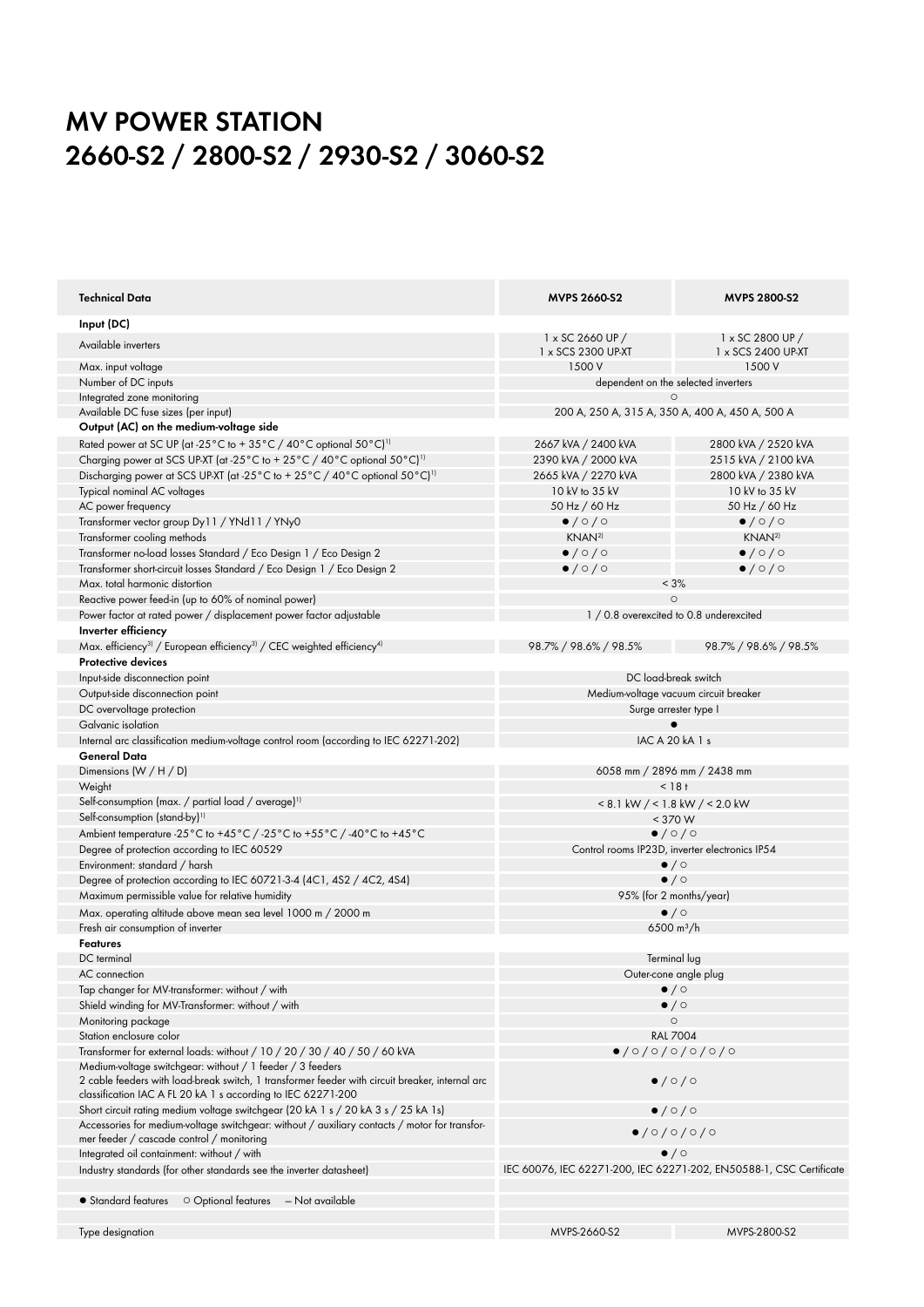1) Data based on inverter. Further details can be found in the data sheet of the inverter.

2) KNAN = Ester with natural air cooling

3) Efficiency measured at inverter without internal power supply

4) Efficiency measured at inverter with internal power supply

| <b>Technical Data</b>                                                                                                                                           | <b>MVPS 2930-S2</b>                             | MVPS 3060-S2                                                        |
|-----------------------------------------------------------------------------------------------------------------------------------------------------------------|-------------------------------------------------|---------------------------------------------------------------------|
| Input (DC)                                                                                                                                                      |                                                 |                                                                     |
| Available inverters                                                                                                                                             | 1 x SC 2930 UP /                                | 1 x SC 3060 UP /                                                    |
|                                                                                                                                                                 | 1 x SCS 2530 UP-XT                              | 1 x SCS 2630 UP-XT                                                  |
| Max. input voltage                                                                                                                                              | 1500 V                                          | 1500 V                                                              |
| Number of DC inputs<br>Integrated zone monitoring                                                                                                               | dependent on the selected inverters<br>$\circ$  |                                                                     |
| Available DC fuse sizes (per input)                                                                                                                             | 200 A, 250 A, 315 A, 350 A, 400 A, 450 A, 500 A |                                                                     |
| Output (AC) on the medium-voltage side                                                                                                                          |                                                 |                                                                     |
| Rated power at SC UP (at -25 $^{\circ}$ C to + 35 $^{\circ}$ C / 40 $^{\circ}$ C optional 50 $^{\circ}$ C) <sup>1)</sup>                                        | 2933 kVA / 2640 kVA                             | 3067 kVA / 2760 kVA                                                 |
| Charging power at SCS UP-XT (at -25°C to +25°C /40°C optional 50°C) <sup>11</sup>                                                                               | 2635 kVA / 2200 kVA                             | 2750 kVA / 2300 kVA                                                 |
| Discharging power at SCS UP-XT (at -25°C to +25°C /40°C optional 50°C) <sup>11</sup>                                                                            | 2930 kVA / 2495 kVA                             | 3065 kVA / 2605 kVA                                                 |
| Typical nominal AC voltages                                                                                                                                     | 10 kV to 35 kV                                  | 10 kV to 35 kV                                                      |
| AC power frequency                                                                                                                                              | 50 Hz / 60 Hz                                   | 50 Hz / 60 Hz                                                       |
| Transformer vector group Dy11 / YNd11 / YNy0                                                                                                                    | $\bullet$ / $\circ$ / $\circ$                   | $\bullet$ /0/0                                                      |
| Transformer cooling methods                                                                                                                                     | KNAN <sup>2)</sup>                              | KNAN <sup>2)</sup>                                                  |
| Transformer no-load losses Standard / Eco Design 1 / Eco Design 2                                                                                               | $\bullet$ /0/0                                  | $\bullet$ /0/0                                                      |
| Transformer short-circuit losses Standard / Eco Design 1 / Eco Design 2                                                                                         | $\bullet$ /0/0                                  | $\bullet$ /0/0                                                      |
| Max, total harmonic distortion                                                                                                                                  |                                                 | < 3%                                                                |
| Reactive power feed-in (up to 60% of nominal power)                                                                                                             | $\circ$                                         |                                                                     |
| Power factor at rated power / displacement power factor adjustable                                                                                              |                                                 | 1 / 0.8 overexcited to 0.8 underexcited                             |
| Inverter efficiency                                                                                                                                             |                                                 |                                                                     |
| Max. efficiency <sup>3)</sup> / European efficiency <sup>3)</sup> / CEC weighted efficiency <sup>4)</sup>                                                       | 98.7% / 98.6% / 98.5%                           | 98.7% / 98.6% / 98.5%                                               |
| <b>Protective devices</b>                                                                                                                                       |                                                 |                                                                     |
| Input-side disconnection point                                                                                                                                  | DC load-break switch                            |                                                                     |
| Output-side disconnection point                                                                                                                                 | Medium-voltage vacuum circuit breaker           |                                                                     |
| DC overvoltage protection                                                                                                                                       | Surge arrester type I                           |                                                                     |
| Galvanic isolation                                                                                                                                              |                                                 |                                                                     |
| Internal arc classification medium-voltage control room (according to IEC 62271-202)                                                                            |                                                 | IAC A 20 kA 1 s                                                     |
| General Data                                                                                                                                                    |                                                 |                                                                     |
| Dimensions $(W/H/D)$                                                                                                                                            | 6058 mm / 2896 mm / 2438 mm                     |                                                                     |
| Weight                                                                                                                                                          | $< 18 +$                                        |                                                                     |
| Self-consumption (max. / partial load / average) <sup>1)</sup>                                                                                                  | $< 8.1$ kW $/ < 1.8$ kW $/ < 2.0$ kW            |                                                                     |
| Self-consumption (stand-by) <sup>1)</sup>                                                                                                                       | $<$ 370 W                                       |                                                                     |
| Ambient temperature -25°C to +45°C / -25°C to +55°C / -40°C to +45°C                                                                                            | $\bullet$ /0/0                                  |                                                                     |
| Degree of protection according to IEC 60529                                                                                                                     | Control rooms IP23D, inverter electronics IP54  |                                                                     |
| Environment: standard / harsh                                                                                                                                   | $\bullet$ / $\circ$                             |                                                                     |
| Degree of protection according to IEC 60721-3-4 (4C1, 4S2 / 4C2, 4S4)                                                                                           | $\bullet$ / $\circ$                             |                                                                     |
| Maximum permissible value for relative humidity                                                                                                                 | 95% (for 2 months/year)                         |                                                                     |
| Max. operating altitude above mean sea level 1000 m / 2000 m                                                                                                    | $\bullet$ / $\circ$                             |                                                                     |
| Fresh air consumption of inverter                                                                                                                               |                                                 | 6500 $m^3/h$                                                        |
| <b>Features</b>                                                                                                                                                 |                                                 |                                                                     |
| DC terminal                                                                                                                                                     | Terminal lug                                    |                                                                     |
| AC connection                                                                                                                                                   | Outer-cone angle plug                           |                                                                     |
| Tap changer for MV-transformer: without / with                                                                                                                  | $\bullet$ / $\circ$                             |                                                                     |
| Shield winding for MV-Transformer: without / with                                                                                                               | $\bullet$ / $\circ$                             |                                                                     |
| Monitoring package<br>Station enclosure color                                                                                                                   | $\circ$<br><b>RAL 7004</b>                      |                                                                     |
| Transformer for external loads: without / 10 / 20 / 30 / 40 / 50 / 60 kVA                                                                                       | $\bullet$ /0/0/0/0/0/0                          |                                                                     |
| Medium-voltage switchgear: without / 1 feeder / 3 feeders                                                                                                       |                                                 |                                                                     |
| 2 cable feeders with load-break switch, 1 transformer feeder with circuit breaker, internal arc<br>classification IAC A FL 20 kA 1 s according to IEC 62271-200 |                                                 | $\bullet$ / $\circ$ / $\circ$                                       |
| Short circuit rating medium voltage switchgear (20 kA 1 s / 20 kA 3 s / 25 kA 1s)                                                                               | $\bullet$ /0/0                                  |                                                                     |
| Accessories for medium-voltage switchgear: without / auxiliary contacts / motor for transfor-<br>mer feeder / cascade control / monitoring                      | 0/0/0/0/0                                       |                                                                     |
| Integrated oil containment: without / with                                                                                                                      | $\bullet$ / $\circ$                             |                                                                     |
| Industry standards (for other standards see the inverter datasheet)                                                                                             |                                                 | IEC 60076, IEC 62271-200, IEC 62271-202, EN50588-1, CSC Certificate |
| O Optional features - Not available<br>• Standard features                                                                                                      |                                                 |                                                                     |
|                                                                                                                                                                 |                                                 |                                                                     |
| Type designation                                                                                                                                                | MVPS-2930-S2                                    | MVPS-3060-S2                                                        |